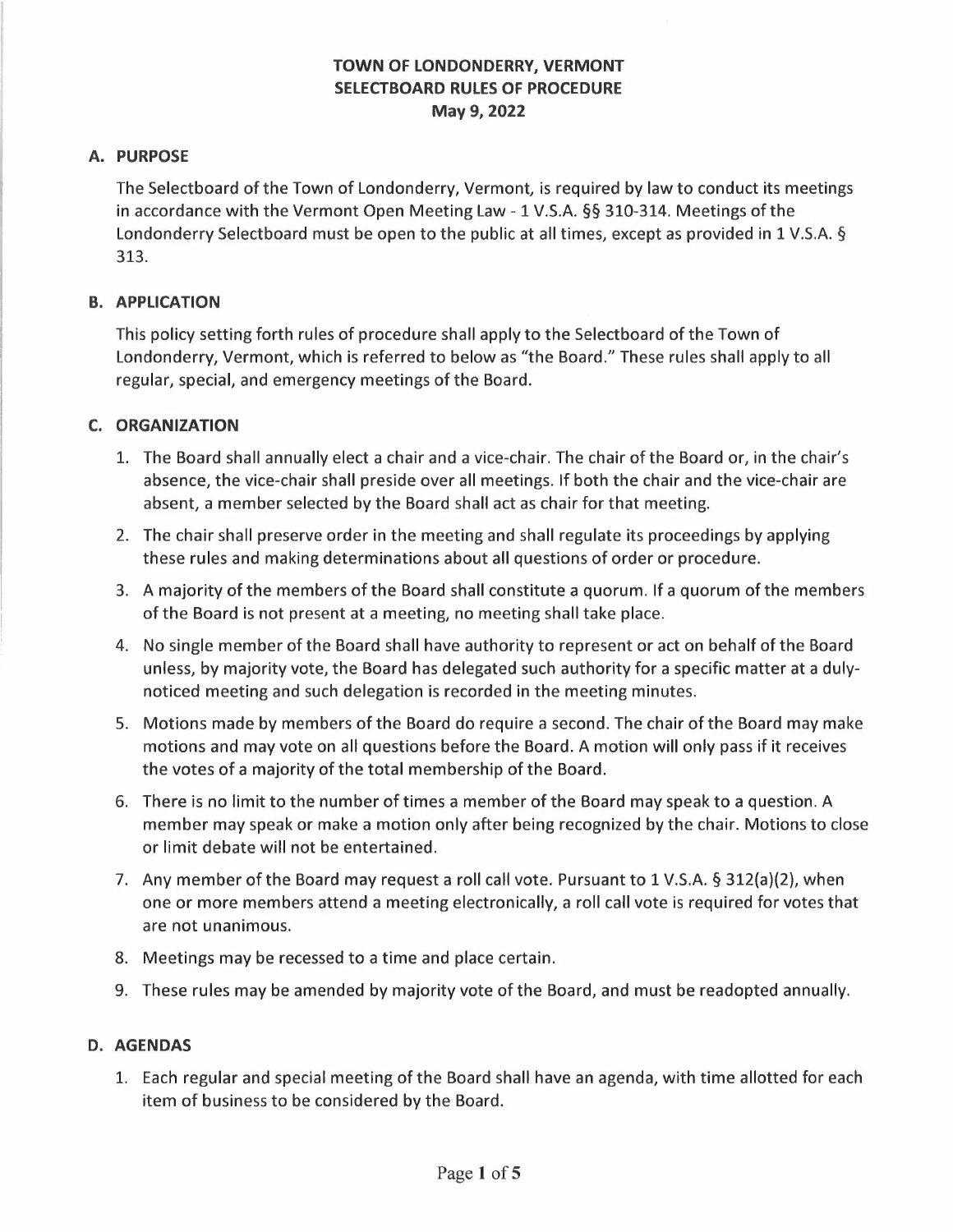- a. Members of the public, Town staff and officials who wish to add an item to the Board meeting agenda shall contact the Town Administrator no less than 5 days prior to the meeting to request inclusion on the agenda. Submittal of a completed Selectboard Agenda Item Request Form is strongly recommended.
- b. Supporting information for consideration of the proposed agenda item must be submitted to the Town Administrator no less than 3 days before the meeting.
- c. The chair shall determine the final content of the agenda.
- 2. At least 48 hours prior to a regular meeting, and at least 24 hours prior to a special meeting, a meeting agenda shall be posted at the following locations:
	- a. The Londonderry Town Office (Twitchell Building) 100 Old School Street
	- b. The Londonderry Post Office 5660 VT Route 100
	- c. The South Londonderry Post Office 67 Main Street
	- d. The Town of Londonderry Website www.londonderryvt.org

The agenda must also be made available to any person who requests such agenda prior to the meeting.

- 3. All business shall be conducted in the same order as it appears on the noticed agenda, except that any addition to or deletion from the noticed agenda must be made as the first act of business at the meeting once it has been called to order. No additions to or deletions from the agenda shall be considered once the first act of business at the meeting has commenced. Any other adjustment to the noticed agenda, for example, changing the order of business, postponing or tabling actions, may be made by majority vote of the Board.
- 4. Any vote taken on an agenda item that has been added to a noticed agenda at the meeting, shall be placed on the agenda of the next regular or special meeting for ratification vote by the Board. Any such vote taken on an added agenda item shall remain in effect unless overturned by a ratification vote or other subsequent vote by the Board.

#### **E. MEETINGS**

- 1. Regular meetings of the Board shall take place on the first and third Monday of the month at 6:00 PM at the Londonderry Town Office (Twitchell Building) located at 100 Old School Street in South Londonderry. The Board may on occasion also hold regular meetings at other locations as it deems appropriate.
- 2. Special meetings of the Board shall be publicly announced at least 24 hours in advance by giving notice to all members of the Board unless previously waived; to an editor, publisher or news director, or radio station serving the area; and to any person who has requested notice of such meetings. In addition, notices shall be posted in the municipal clerk's office and at the following designated places in the municipality:
	- a. The Londonderry Post Office 5660 VT Route 100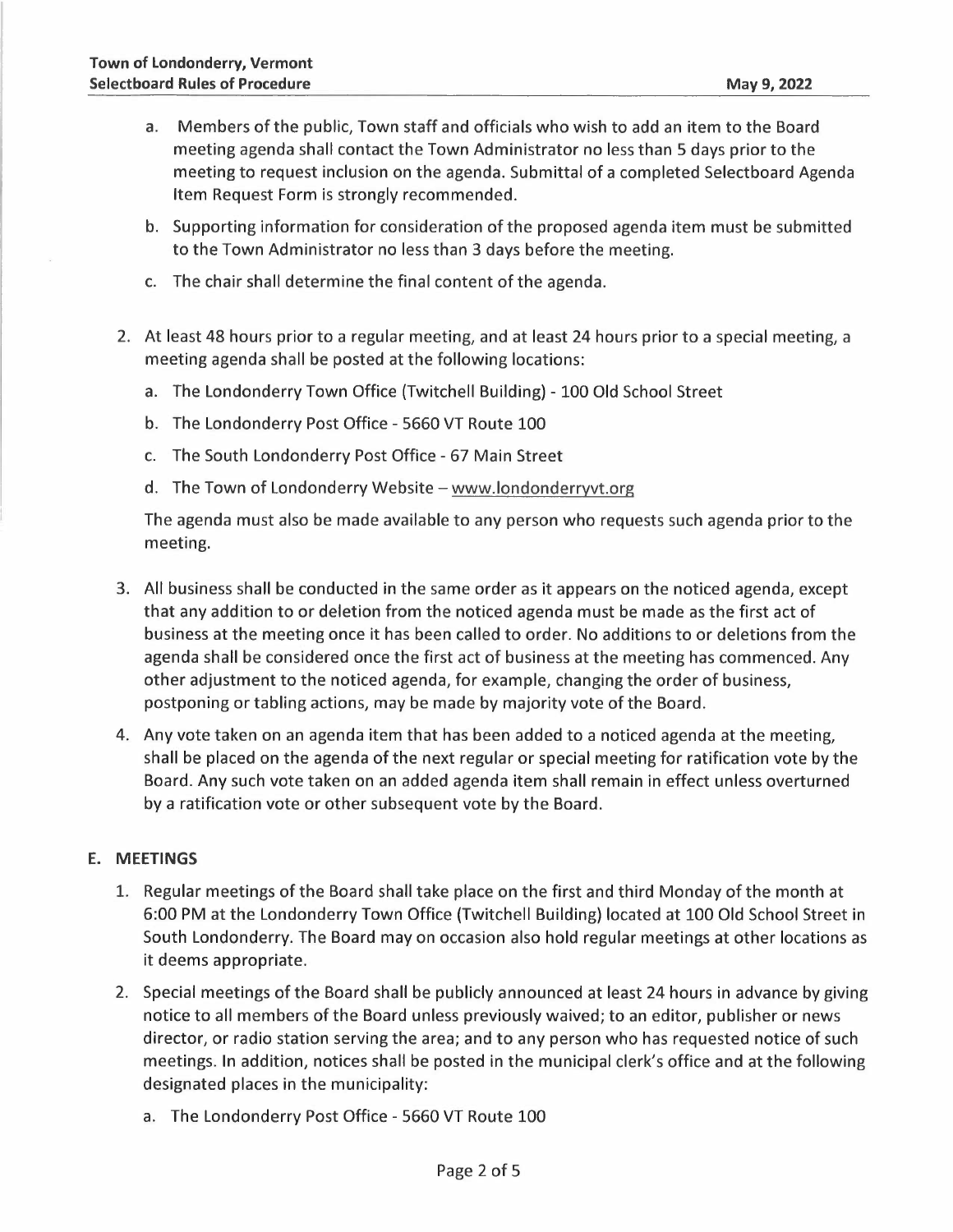- b. The South Londonderry Post Office 67 Main Street
- 3. Emergency meetings of the Board may be held without public announcement, without posting of notices, and without 24-hour notice to members, provided some public notice thereof is given as soon as possible before any such meeting. Emergency meetings may be held only when necessary to respond to an unforeseen occurrence or condition requiring immediate attention by the public Board.
- 4. A member of the Board may attend a regular, special, or emergency meeting of the Board by electronic or other means without being physically present at a designated meeting location, so long as the member identifies him or herself when the meeting is convened, and is able to hear and be heard throughout the meeting. Whenever one or more members attend electronically, voting that is not unanimous must be done by roll call. If a quorum or more of the Board attend a meeting (regular, special, or emergency) without being physically present at a designated meeting location, the agenda for the meeting shall designate at least one physical location where a member of the public can attend and participate in the meeting. At least one member of the Board, or at least one staff or designee of the Board, shall be physically present at each designated meeting location.

In cases where, due to an emergency declaration, it is in the public interest to hold meetings entirely remotely to ensure the health and safety of participants, the Board may do so provided that all public notice and participation requirements are followed.

- 5. Executive Session
	- a. The Board may enter into executive session, in which the public is excluded, only in conformance with the provisions of 1 V.S.A. § 313. Executive session may only be held to consider one or more of the following:
		- 1) After making a specific finding that premature general public knowledge would clearly place the public body or a person involved at a substantial disadvantage:
			- a. Contracts;
			- b. Labor relations agreements with employees;
			- c. Arbitration or mediation;
			- d. Grievances, other than tax grievances;
			- e. Pending or probable civil litigation or a prosecution, to which the public body is or may be a party;
			- f. Confidential attorney-client communications made for the purpose of providing professional legal services to the body;
		- 2) The negotiating or securing of real estate purchase or lease options;
		- 3) The appointment or employment or evaluation of a public officer or employee, provided that the public body shall make a final decision to hire or appoint a public officer or employee in an open meeting and shall explain the reasons for its final decision during the open meeting;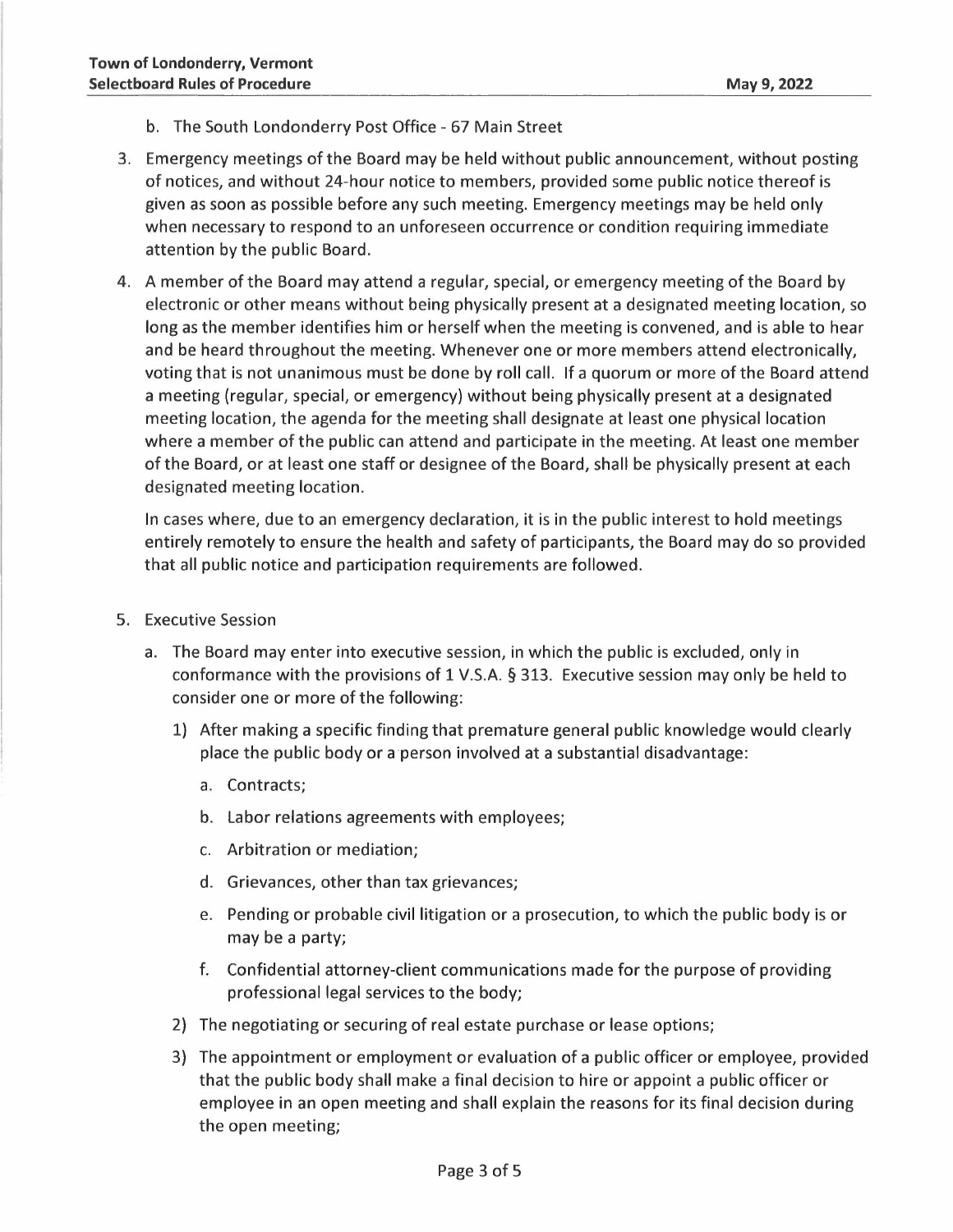- 4) A disciplinary or dismissal action against a public officer or employee; but nothing in this subsection shall be construed to impair the right of such officer or employee to a public hearing if formal charges are brought;
- 5) A clear and imminent peril to the public safety;
- 6) Records exempt from the access to public records provisions of section 316 of this title; provided, however, that discussion of the exempt record shall not itself permit an extension of the executive session to the general subject to which the record pertains;
- 7) Security or emergency response measures, the disclosure of which could jeopardize public safety.
- b. In order to enter executive session, a majority of the Board members present shall make an affirmative vote to do so, the motion for which shall indicate the nature of the business of the executive session, and no other matter may be considered in the executive session. Such vote shall be taken in the course of an open meeting and the result of the vote recorded in the minutes.
	- 1) No formal or binding action shall be taken in executive session except for actions relating to the securing of real estate options.
	- 2) Minutes of an executive session need not be taken, but if they are, the minutes shall, notwithstanding subsection 1 V.S.A. § 312(b), be exempt from public copying and inspection under the Public Records Act.
- c. Attendance in executive session shall be limited to members of the Board, and, in the discretion of the Board, its staff, clerical assistants and legal counsel, and persons who are subjects of the discussion or whose information is needed.
- d. Prior to entering executive session the Board shall not make any public declaration or statement of the presumption or assumption of any announcement or decision that may result from an executive session.

### **F. PUBLIC PARTICIPATION**

- 1. All meetings of the Board are meetings in the public, not of the public. Members of the public shall be afforded reasonable opportunity to express opinions about matters considered by the Board, so long as order is maintained according to these rules.
- 2. At the end of discussion of each agenda item, but before any action is taken by the Board at each meeting, there may be three (3) minutes afforded for open public comment. By majority vote, the Board may increase the time for open public comment and its place on the agenda. The chair may allow for public comment prior to the end of discussion on an agenda item at his or her discretion.
- 3. Comment by the public or members of the Board must be addressed to the chair or to the Board as a whole, and not to any individual member of the Board or public.
- 4. Members of the public must be acknowledged by the chair before speaking.